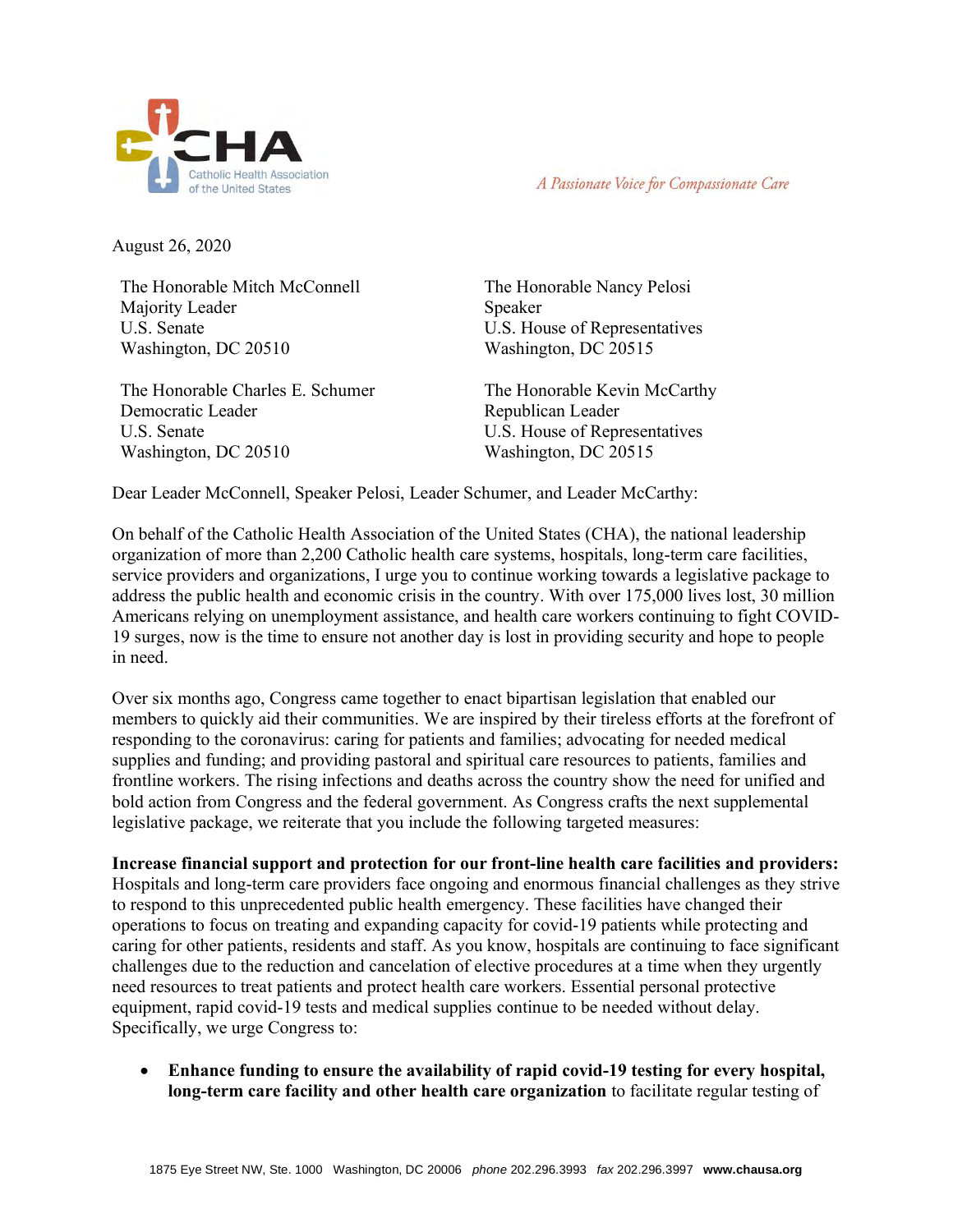employees and patients. This is critical to prevent the spread of covid-19 and protect patients, residents and staff while ensuring continuity of care and operations in our facilities;

- **Ensure frontline staff have the protective personal equipment they need** by facilitating through funding, the Defense Production Act and other means to enhance production and distribution of PPE to health care facilities and providers;
- **Provide loan forgiveness for the Medicare Accelerated and Advanced Payment (AAP) Programs** to address the continued financial strain and revenue losses of this raging pandemic. The continued loss of elective procedure revenue consisting of over 30 to 50 percent of hospital revenue, along with the ongoing escalated costs of covid-19 preparedness, supplies and care provision has placed hospitals and other providers on the brink of insolvency, especially safety net facilities. The AAP has provided a base of dedicated and stable funding for many of our hospitals and health care organizations experiencing unprecedented fiscal challenges, but they are financially unable to repay these loans now or in the foreseeable future as the public health crisis worsens in many parts of the country;
- **Continue replenishment of the Public Health Emergency (PHE) fund and ensure targeted relief for Medicaid providers** to ensure ongoing critical funding for front-line providers including hospitals and long-term care facilities;
- **Increase reimbursements for and make permanent the PHE telehealth flexibilities,**  including ending geographic and originating site restrictions, giving the HHS Secretary authority to expand services and the types of practitioners eligible to furnish clinically appropriate telehealth services, and expanding usage to all home health, advanced care planning and hospice services where clinically appropriate;
- **Provide appropriate liability protection for health care providers and facilities** from unwarranted liability in situations that do not involve gross negligence or other misconduct.

**Protect and Expand Health Care Coverage and Access:** Congress should take whatever measures are necessary to ensure that everyone present in the United States, regardless of immigration status, has coverage for covid-19 related testing, treatment, and vaccines, with special attention to lowincome or uninsured individuals and families. Specifically, we ask you to:

- **Establish a special enrollment period for the Federal Health Insurance Marketplaces;**
- **Increase eligibility and federal premium tax credits and cost-sharing subsidies** in the Marketplace Exchanges;
- **Increase the Medicaid Federal Medical Assistance Percentage (FMAP) to at least 12%**, and establish an automatic trigger tied to state unemployment to provide additional support should the epidemic necessitate more targeted relief. Increased FMAP will give states the resources they need as unemployment continues to escalate and families and individuals turn to the Medicaid safety net for coverage. This will also help states to meet the Medicaid Maintenance of Effort (MOE) provisions in the *Families First Coronavirus Response Act* that guarantee coverage and protections for Medicaid beneficiaries;
- **Require 12-month continuous eligibility and enrollment in Medicaid and the Children's Health Insurance Program, especially for post-partum women,** to ensure low-income women, children, individuals and families gain and maintain health care coverage;
- **Ensure states can use emergency Medicaid coverage for all immigrants** who need covid-19 testing or treatment and do not otherwise qualify for Medicaid;
- **Place a moratorium on CMS' proposed Medicaid Fiscal Accountability Regulation (MFAR)**, which would only further threaten the viability of state Medicaid programs in this time of crisis;